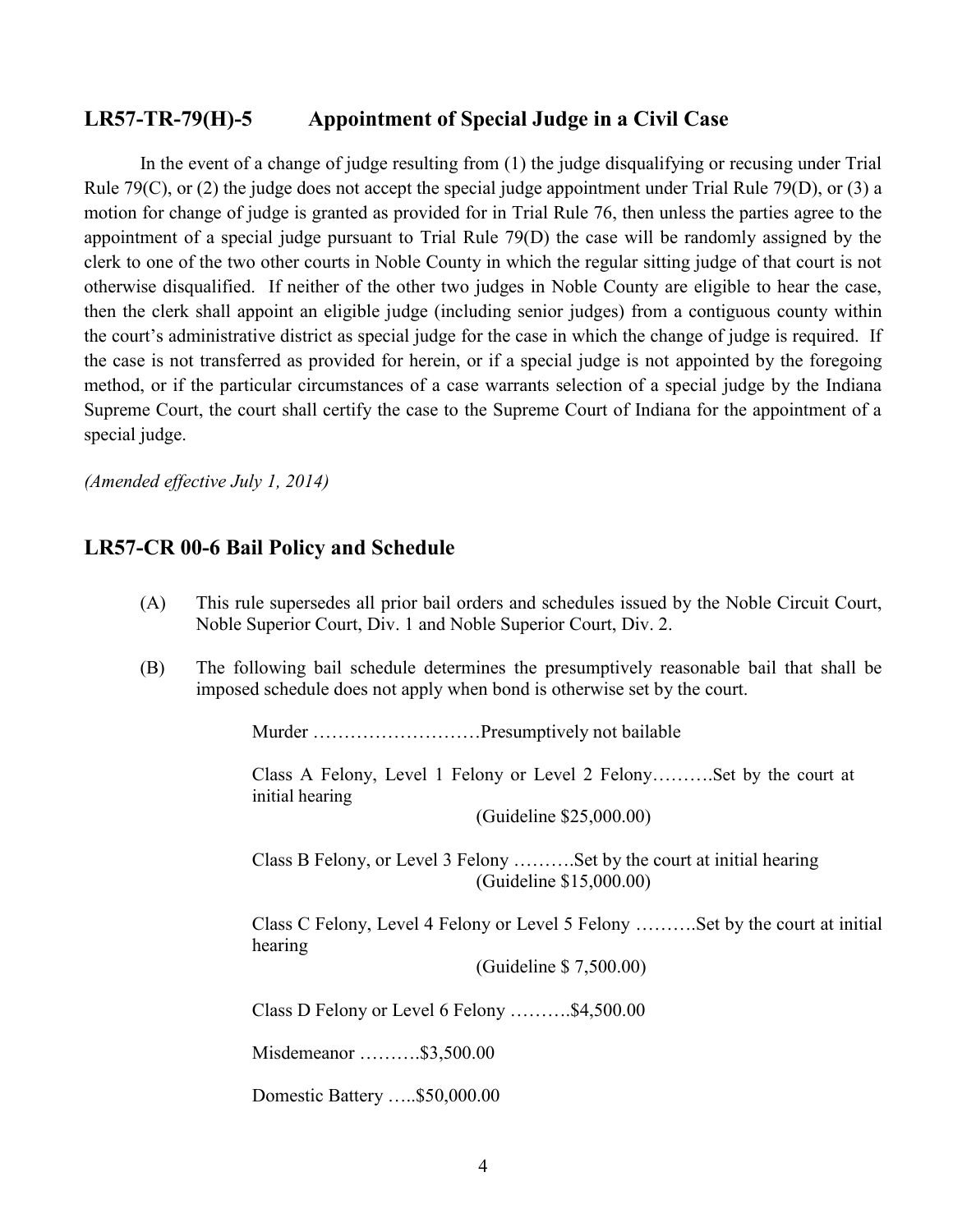- (C) Bail may be posted in any of the following ways:
	- 1. Depositing cash or securities in an amount equal to the bail; or
	- 2. Executing a bail bond with sufficient solvent sureties as required by Indiana Code 35-33-8; or
	- 3. Executing a bond approved by the court secured by real estate located in Noble County, Indiana, where the true cash value as determined by the Noble County Assessor for tax purposes, less encumbrances, is at least equal to two (2) times the amount of the bail; or
	- 4. Providing any other bond or surety as may be approved by the court.
- (D) Notwithstanding Subsection (C) above, if the defendant is:
	- 1. Charged with a Class D Felony, Level 6 Felony, or a Misdemeanor
	- 2. Arrested without a warrant
	- 3. A resident of the State of Indiana; and is
	- 4. Not charged with a crime of violence involving personal injury or the use of a firearm,

then bail for the Class D Felony, Level 6 Felony, or Misdemeanor may also be posted by depositing ten percent (10%) of the amount of the bail with the Noble County Clerk or the Noble County Sheriff. The court reserves the right in its discretion to approve the posting of ten percent (10%) cash bail in all cases.

- (E) Bail for individuals arrested without a warrant shall be determined by the bail for the highest count charged. Bail shall not be required for additional counts of equal or lesser potential punishment.
- (F) Any cash bail posted shall be posted in the defendant's name only and shall be considered the personal asset of the defendant. Cash bail may be applied toward Noble County Court Services fees, probation user's fees, restitution, public defender fees, jail reimbursement, fines, costs, extradition fees, and any other lawful amounts as determined by the court. The remainder shall be released to the defendant when the personal appearance bond is released. The Sheriff shall advise any individual seeking to post cash bail for a defendant of these conditions; however, failure to so advise shall not constitute a waiver of these conditions.
- (G) In addition to any cash bail posted, all applicable statutory fees shall be added to the amount of bail and are not included in the amounts listed above.
- (H) Individuals arrested without a warrant for a Class D felony, Level 6 Felony or a Misdemeanor may post bail according to this bail schedule.
- (I) All individuals arrested without a warrant shall be brought before the court on the day of arrest if the court is in session and the person is booked into the Noble County Jail prior to 1 p.m. or on the next day the court is in session following the arrest.